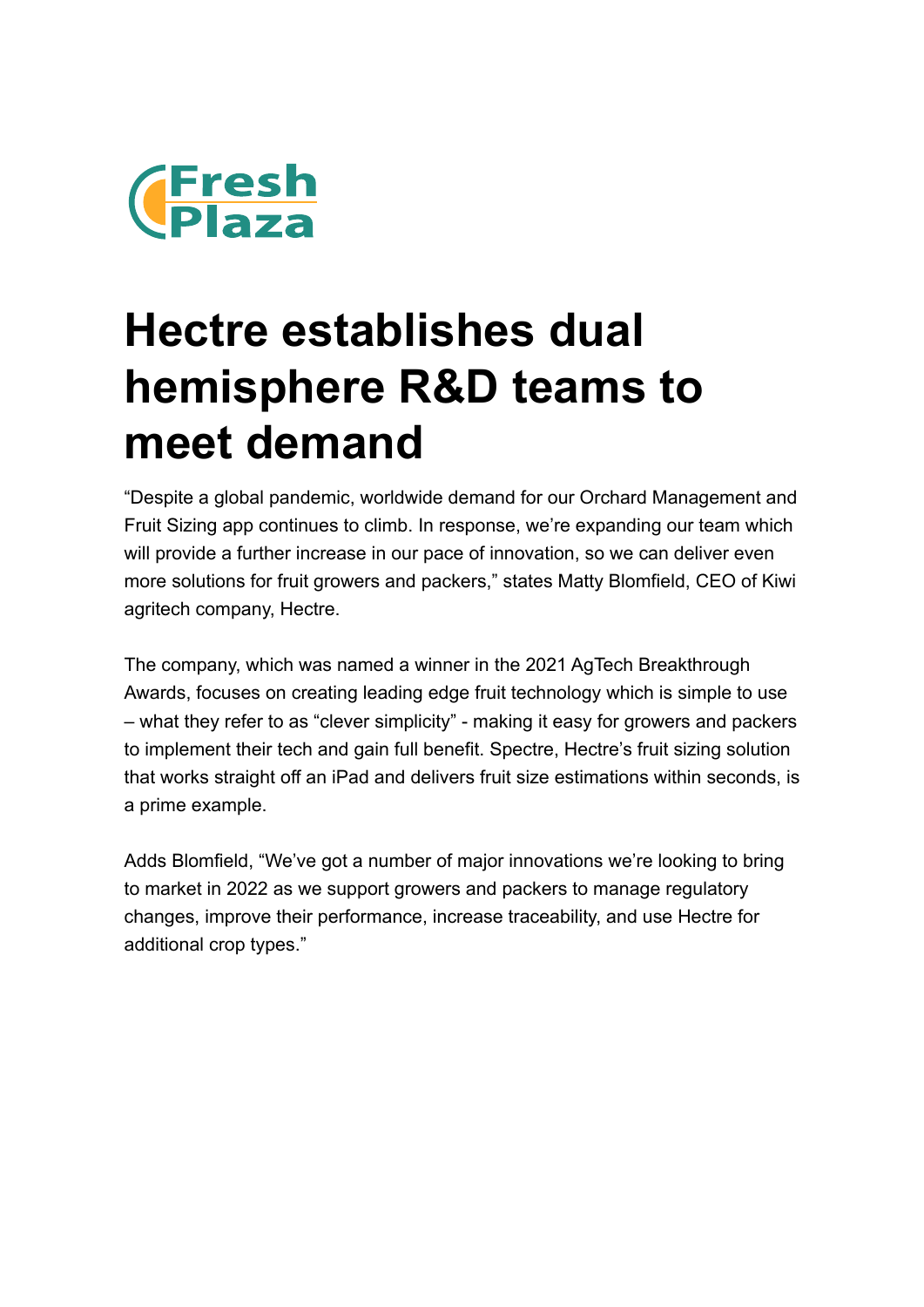

Caption: Hectre R&D team members working in the field at Cherri Global's Roxburgh Orchard in NZ. One of the exciting innovations Hectre will bring to market in 2022, will be Spectre fruit sizing for cherries. Cherry growers and packers will be able to access early size data within seconds of the premium fruit being picked.

To support the pace of innovation Hectre is seeking, they've invested in a second R&D team, meaning they'll have the strength of two talented R&D teams powering the Hectre engine.

One upside of the pandemic (at least there's one!) has been the vast improvement of tools and systems to manage and access global teams. Hectre is taking advantage of this gain and building out their second team in Vietnam where there's a wealth of highly qualified engineering and development talent available.

Blomfield says they will continue to place emphasis on hiring engineers to join Hectre, rather than outsourcing, ensuring their product team is highly invested in the horticulture industry, and delivering simplicity and practicality for growers.

There are huge benefits with establishing their second R&D team in Vietnam as it means Hectre will then have dual hemisphere teams. And that means while one Hectre R&D team is sleeping… the other team is hard at work creating technology for Hectre's customers.

In the past year, Hectre have more than doubled their team to over 30 staff in response to demand. "Every single Hectre team member is super passionate about making an outstanding contribution and we're grateful for the talent, dedication and care they bring to their work every day," says Blomfield.